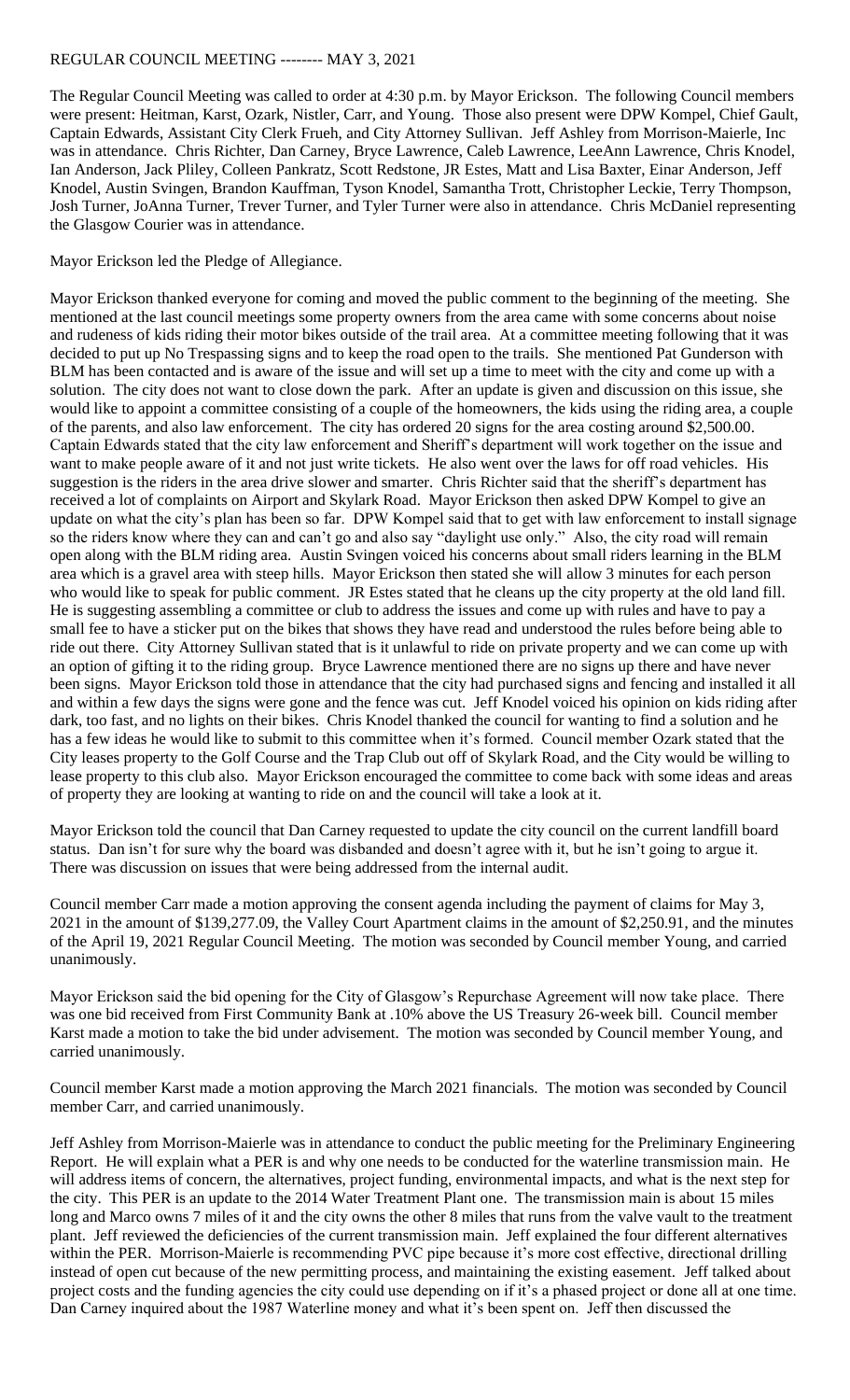environmental aspect of the PER. The next step is for the city to review the PER and decide which option they would like to move forward with.

Mayor Erickson introduced and offered for adoption at second reading **Ordinance No. 974** – An Ordinance of the City Council of the City of Glasgow, Montana, Amending Glasgow's Building Code to Provide a Minimum Standards to Safeguard Life, Health, Property, and General Welfare of the Public by Regulating and Controlling the Methods and Procedures for Demolishing and Disposing of Buildings and Structures Thereby Amending the Code of Ordinances of the City of Glasgow, Montana. Council member Carr moved for the adoption of **Ordinance No. 974** for second reading. The motion was seconded by Council member Nistler; whereby **Ordinance No. 974** was unanimously adopted for second reading. **Ordinance No. 974** will be effective June 3, 2021.

Mayor Erickson introduced and offered for adoption at second reading **Ordinance No. 975** – An Ordinance of the City Council of the City of Glasgow, Montana, Amending Glasgow's Zoning Regulations for Home Based Occupation Thereby Amending the Code of Ordinances of the City of Glasgow, Montana. Council member Heitman moved for the adoption of **Ordinance No. 975** for second reading. The motion was seconded by Council member Young; whereby **Ordinance No. 975** was unanimously adopted for second reading. **Ordinance No. 975** will be effective June 3, 2021.

Mayor Erickson introduced and offered for adoption at second reading **Ordinance No. 976** – An Ordinance of the City Council of the City of Glasgow, Montana Amending Home Occupation Licenses and Home Occupation Requirements for Home Based Businesses and Thereby Amending the Code of Ordinances of the City of Glasgow, Montana. Council member Karst moved for the adoption of **Ordinance No. 976** for second reading. The motion was seconded by Council member Carr; whereby **Ordinance No. 976** was unanimously adopted for second reading. **Ordinance No. 976** will be effective June 3, 2021.

Council member Young made a motion appointing Dylan Hughes to the Housing Authority Board to fill the remaining term of Nixie Gagne which expires on January 22, 2025. The motion was seconded by Council member Carr, and carried unanimously.

Council member Carr made a motion approving Mayor Erickson to sign the consulting agreement between the City of Glasgow and Thomas Munsey. The motion was seconded by Council member Nistler, and carried unanimously.

Unfinished Business:

-Levee Safety Committee Report – There will be an in person meeting with DNRC on May 26<sup>th</sup>. They will send out additional information closer to the meeting date.

-Update on GNDC noncompetitive grant – No Updated Report

Mayor Erickson said the Armory is moving forward, she received an email from Rick today and he hasn't heard back from Joe Herbold yet and Rick is working on the buy/sell and should have a draft to us this week. She mentioned we've only had one application for the City Judge position and going to advertise for two (2) more weeks. She reported on the Valley Court meeting that was held last week.

Committee Reports: There were no reports for Personnel, Water, Cemetery, Grant, or Ordinance.

Department Head Reports:

Captain Edwards reviewed the calls for service.

City Attorney Sullivan said she has finished the contracts for the Red's and Kiwanis Swim Team and gave them to Jory. She's met with the Police Department and talked about community policing and will be working on the changes to the Valley Court rent agreements.

DPW Kompel said he'd like set a cemetery committee meeting for next week. He has some information for the front entryway gate. A meeting was set for Wednesday May 12, 2021 at noon. He also reported on the Valve Vault project.

Assistant City Clerk Frueh told the council she will be in training for Clerk's institute the next three (3) days to earn credits towards her certification, so if the door is locked, that is the reason.

Captain Edwards reported on the cuts to the VOCA grant and Kathy is working on refining the budget.

Public Comment: NONE

Council member Young made a motion to adjourn the meeting. The motion was seconded by Council member Carr the meeting adjourned at 6:12 p.m.